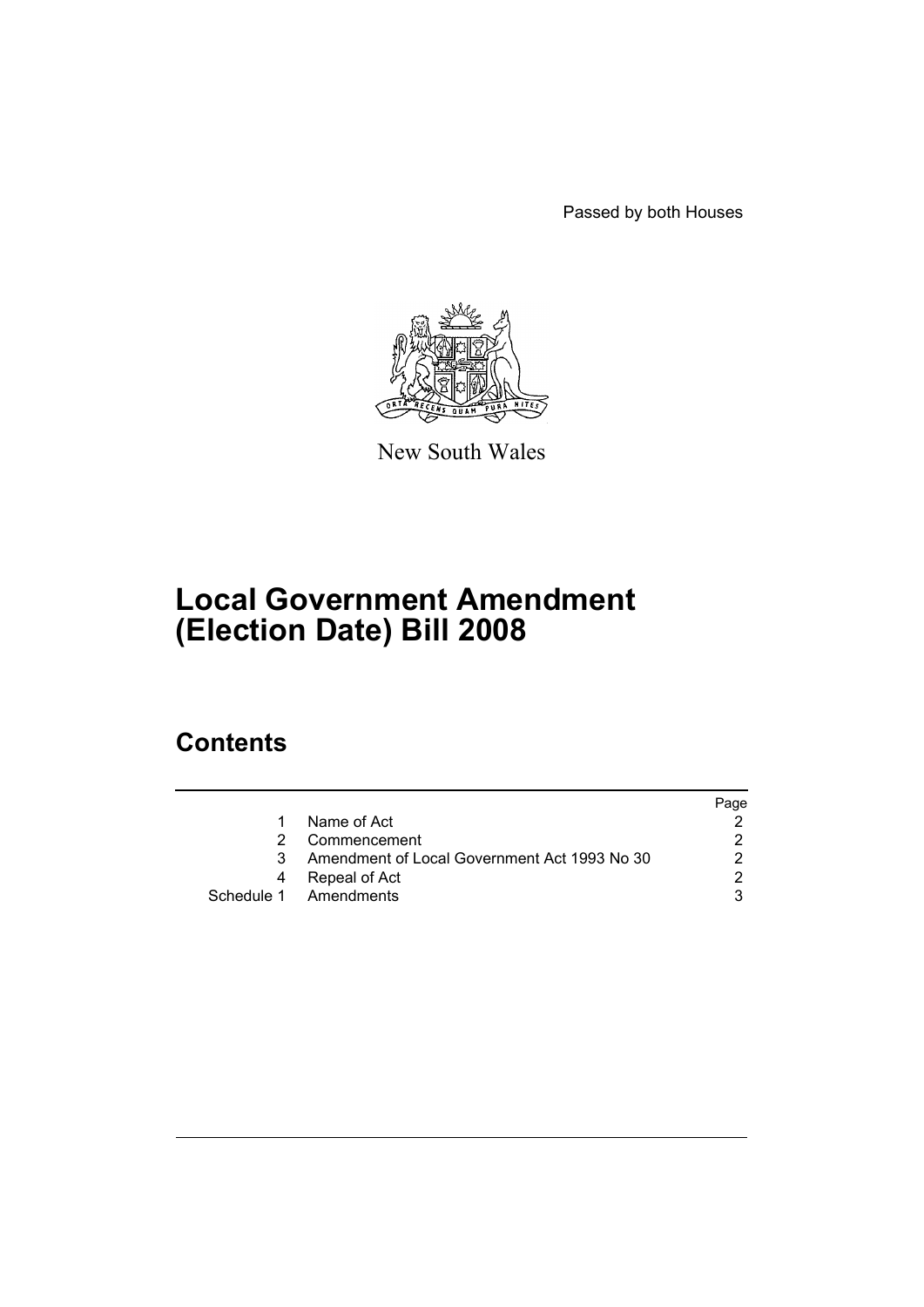*I certify that this public bill, which originated in the Legislative Assembly, has finally passed the Legislative Council and the Legislative Assembly of New South Wales.*

> *Clerk of the Legislative Assembly. Legislative Assembly, Sydney, , 2008*



New South Wales

## **Local Government Amendment (Election Date) Bill 2008**

Act No , 2008

An Act to amend the *Local Government Act 1993* to change the date for the holding of ordinary elections of councillors in and after 2008.

*I have examined this bill and find it to correspond in all respects with the bill as finally passed by both Houses.*

*Assistant Speaker of the Legislative Assembly.*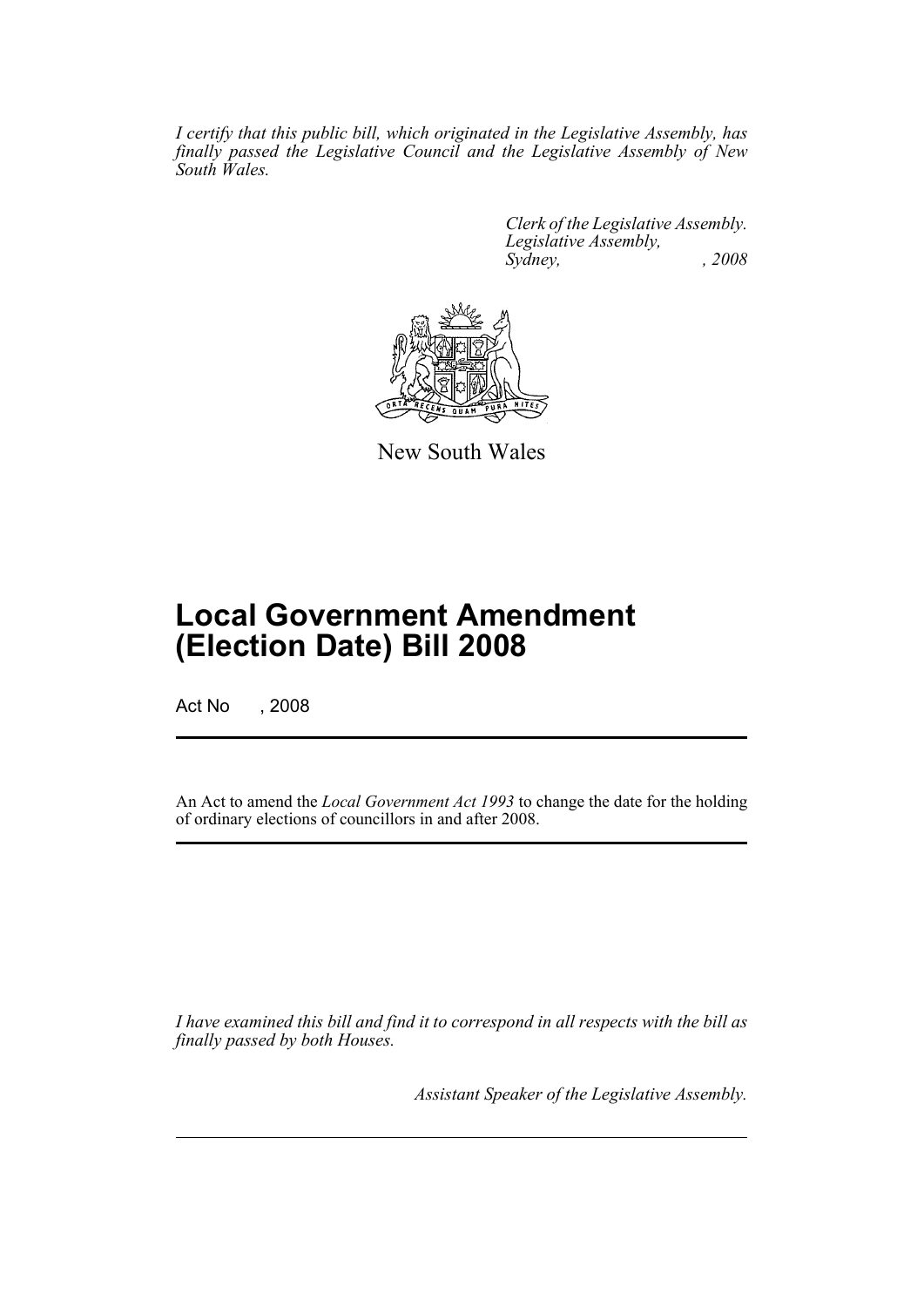#### <span id="page-2-0"></span>**The Legislature of New South Wales enacts:**

#### **1 Name of Act**

This Act is the *Local Government Amendment (Election Date) Act 2008*.

#### <span id="page-2-1"></span>**2 Commencement**

This Act commences on the date of assent to this Act.

#### <span id="page-2-2"></span>**3 Amendment of Local Government Act 1993 No 30**

The *Local Government Act 1993* is amended as set out in Schedule 1.

#### <span id="page-2-3"></span>**4 Repeal of Act**

- (1) This Act is repealed on the day following the day on which this Act commences.
- (2) The repeal of this Act does not, because of the operation of section 30 of the *Interpretation Act 1987*, affect any amendment made by this Act.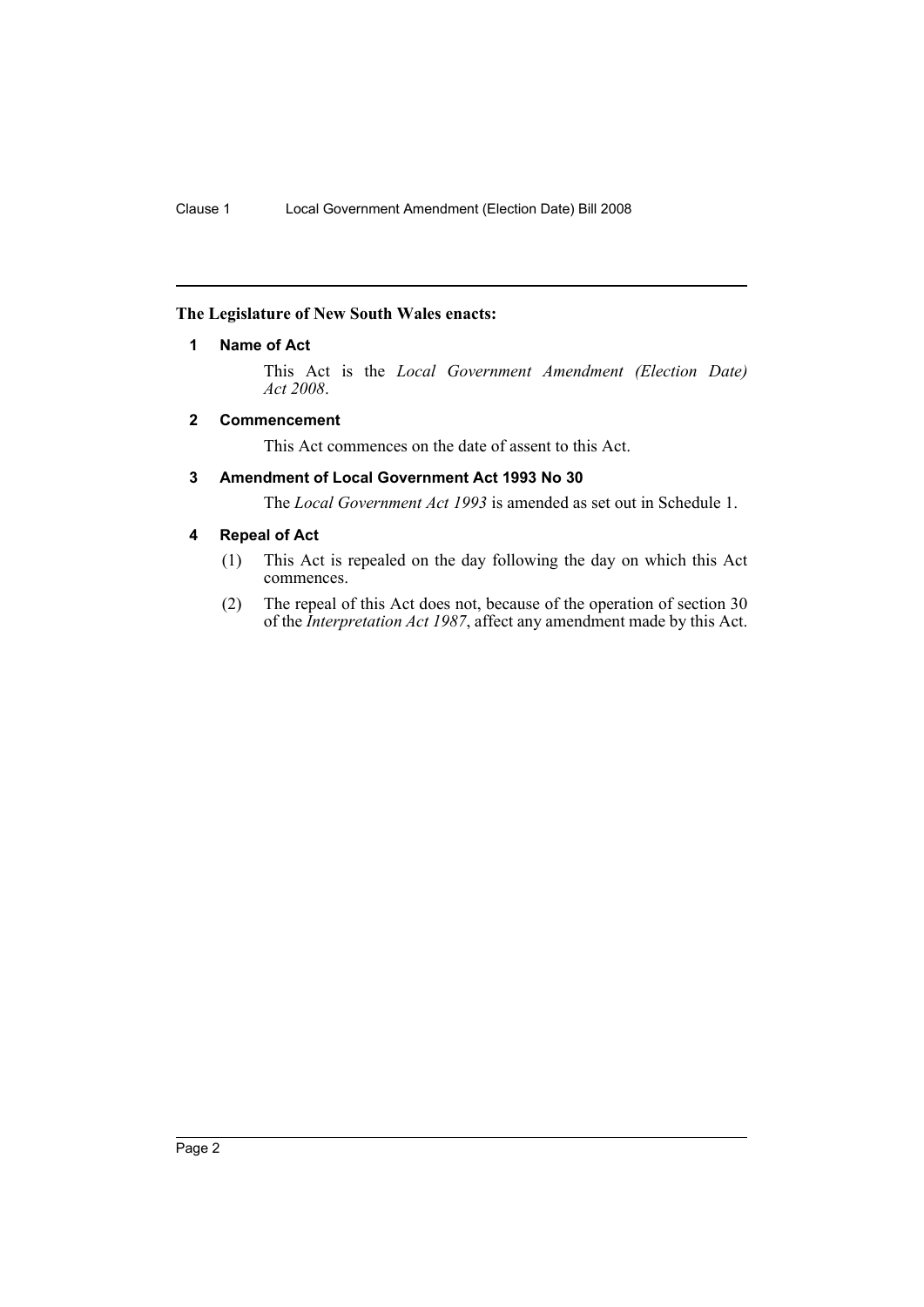Local Government Amendment (Election Date) Bill 2008

Amendments **Schedule 1** and the set of the set of the set of the set of the set of the set of the set of the set of the set of the set of the set of the set of the set of the set of the set of the set of the set of the set

## <span id="page-3-0"></span>**Schedule 1 Amendments**

(Section 3)

### **[1] Section 287 When is an ordinary election of councillors held?**

Omit section 287 (1). Insert instead:

- (1) An ordinary election of the councillors for an area is to be held on the second Saturday of September 2008 and on the second Saturday of September in every fourth year after 2008.
- **[2] Schedule 8 Savings, transitional and other provisions consequent on the enactment of other Acts**

Insert at the end of clause 1 (1):

*Local Government Amendment (Election Date) Act 2008*

#### **[3] Schedule 8, Part 29**

Insert after Part 28 of Schedule 8:

### **Part 29 Provisions consequent on enactment of Local Government Amendment (Election Date) Act 2008**

#### **91 Effective date of party registration for the purposes of September 2008 elections**

(1) This clause applies in relation to the ordinary elections of councillors to be held in 2008 and any other concurrent elections, constitutional referendums or council polls to be held under this Act.